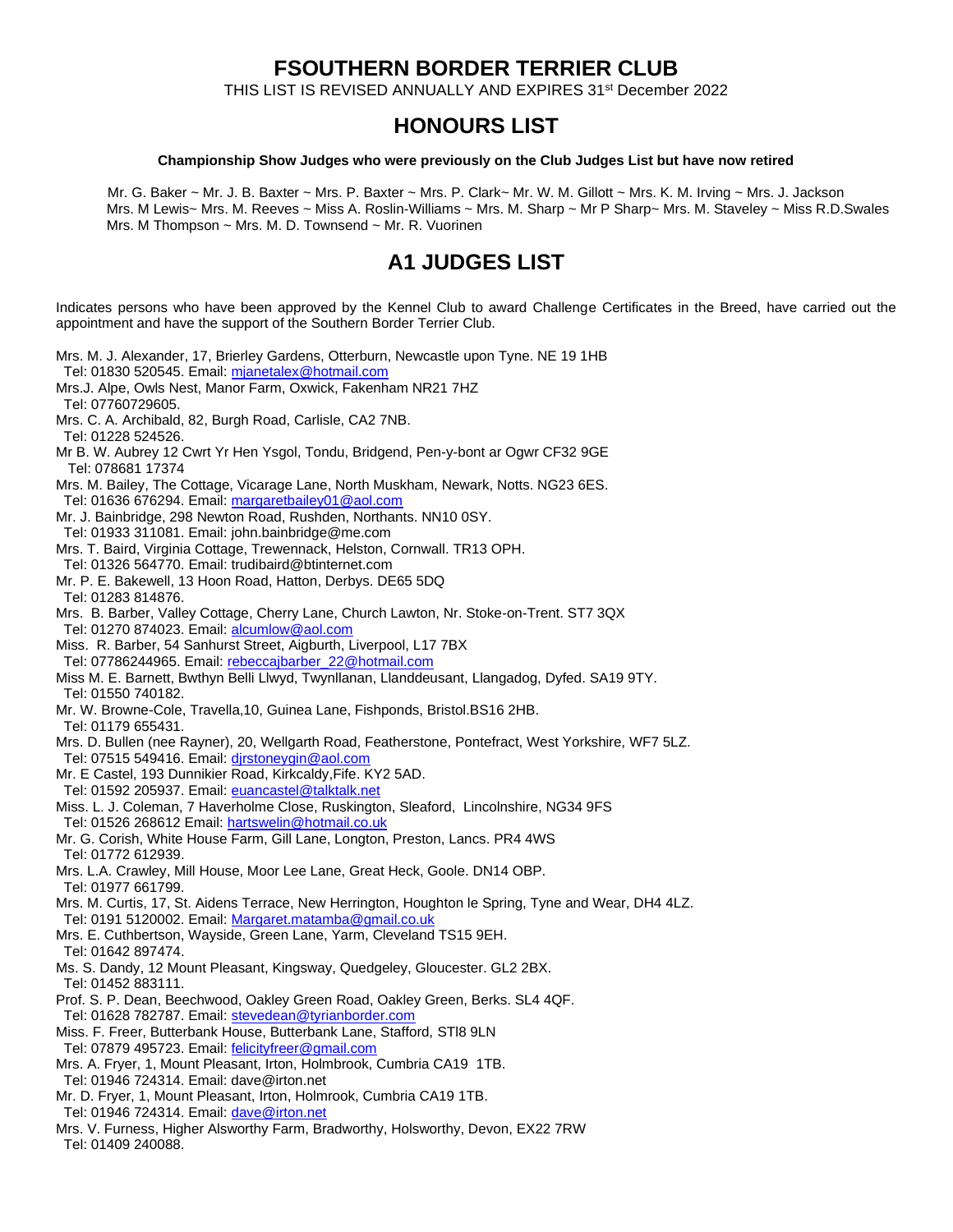- Mrs. J. Gillam, Schoolmaster Farm, Silsden Moor, Nr Keighley, Yorkshire. BD20 9JG Tel: 07926 183985.
- Mrs. H. Gilpin, 1 Queens Drive, Arnside, Carnforth, Lancs, LA5 0EA.
- Tel: 01524 761817. Email[: otterbobs@tiscali.co.uk](mailto:otterbobs@tiscali.co.uk)
- Mr. J.R.Gilpin, 1, Queens Drive, Arnside,Carnforth, Lancs. LA5 0EA Tel: 01524 761817. Email[: otterbobs@tiscali.co.uk](mailto:otterbobs@tiscali.co.uk)
- Mr. C. Girling, Leathams, Bishops Caundle, Sherborne, Dorset. DT9 5NF. Tel: 01963 23112. Email: [colin.girling@leathams1964.plus.com](mailto:colin.girling@leathams1964.plus.com)
- Mrs. L. Gosling, Akenside Cottage, Birtley, Hexham, Northumberland, NE48 3HL Tel: 07976 189553. Email[: akenside@btinternet.com](mailto:akenside@btinternet.com)
- Mr. W. Gray, 74 Dunsgreen, Ponteland, Newcastle-upon-Tyne. NE20 9EJ. Tel: 01661 825581.
- Mr. K. Green, 117 Tenter Balk Lane, Adwick-Le-Street Doncaster, DN6 7EE Tel: 01302 726202. email[: terabyte117@hotmail.com](mailto:terabyte117@hotmail.com)
- 
- Mrs. Anne E. Gregory, Swallows Nest, Knockstocks,Newton Stewart, DG8 6RA. Tel: 01671 402688.
- Mrs. T. Grubbe, Agerupvej 92, DK 4390 Vipperod, Denmark,
- Tel: 0045 59 18 27 23
- Mrs. J. Guvercin, Turnpike House 3, Swindon Road, Highworth, Swindon, Wiltshire SN6 7SJ Tel: 01793 763987. Email[: glebeheath@btinternet.com](mailto:glebeheath@btinternet.com)
- Miss A Harrison, 23 Old Village Street, Gunness, Scunthorpe, South Humberside,, DN15 8TJ Tel: 01724 784565
- Mr. I. Higham, 7, Castlehill Avenue, Comber, Co. Down, Northern Ireland. BT23 5XB Tel: 028 91 873961. Email: [comberdownborders@gmail.com](mailto:comberdownborders@gmail.com)
- Mrs. N. Hogg, Border Cottage, Raeburnfoot, Gretna, Dumfrieshire, DG16 5HN. Tel: 01461 800 257
- Mr. M. Hollingsbee, 31 Sheepwalk Close, Potton, Sandy, Bedfordshire SG19 2XX Tel: 07932 763536. Email[: otterwood@outlook.com](mailto:otterwood@outlook.com)
- Mr. K. Holmes, 220a Hurn Road, Matchams, Ringwood, Hants. BH24 2BT. Tel: 01425 479013.
- Mr. I. Hopper, Blytheholme, Coast Road, Co. Durham. TS27 4BP.
- Tel: 0191 586 4750. Email: ian.hopper@thomegroup.org.uk
- Mr. A. Horner, 55, North Road East, Wingate, County Durham, TS28 5AU. Tel: 01429 837946.
- Mr. E. Houston, Loansdean, Conchno Road, Clydebank, Dunbartonshire. G81 5QR Tel: 01389 877704. Email[: earth.wise@btinternet.com](mailto:earth.wise@btinternet.com)
- Mr. D. Hunt, 21 Station Road, Otford, Sevenoaks, Kent TN14 5QU. Tel: 01959 523870. Email[: huntatottaswell@hotmail.com](mailto:huntatottaswell@hotmail.com)
- Mrs. L. Illingworth, 261 Boarshaw Road, Middleton, Manchester, M24 2PF Tel: 01612 877151
- Mrs. B. Jackson, 6 Oak Glade, Coppersale Common, Epping, Essex CM16 7QR Tel: 01992 613496
- Miss E. Jackson, 4, Milborne Wood Cottages, Milborne-St-Andrew, Dorset DT2 7NQ.
- Tel: 01258 837698. Email[: elspeth.parkinson@btinternet.com](mailto:elspeth.parkinson@btinternet.com)
- Mr. S. Jackson, 6 Oak Glade, Coppersale Common, Epping, Essex CM16 7QR Tel: 01992 613496
- Miss T. James, Winton, 56 Roslyn Avenue, Preesall, Poulton le- Flyde, Lancashire, FY6 0HE Tel: 07968 794557
- Mr. K. Jarvinen, Vuormmiehenkatu 12 A4 FIN-00140, Helsinki, Finland. Tel: 00 358 400604253
- Mrs. S. Jernhake, Spargatan 2 74046, Osteruala, Sweden.
- Tel: 00 18 388240.
- Mrs. J. Johnson, Longlee, Peppermoor, Alnwick, Northumberland NE66 3AB. Tel: 01665 577614.
- Mr. T. H. Johnston, Crookstone Cottage, Fountain Hall, Galashiels, Selkirkshire TD1 2TD. Tel: 01578 760233.
- Mrs. B. A. Judge, Plushcourt, Longcot, Faringdon, Oxfordshire. SN7 7SS
- Tel: 01793 783297. Email[: plushcourt@hotmail.com](mailto:plushcourt@hotmail.com) Mr. F. Kane, 71, Coast Road, Redcar, Cleveland, TS10 3 RD.
- Tel: 01642 485895.
- Mr M. King, 24 Rowan Road, Shaol Hill, Cannock, Staffordshire, WS11 1JJ [Tel: 01543](tel:01543) 577456
- Mrs J. Lee, Heathlands, The Lane, Gate Helmsley, York, YO41 1JT. Tel: 01759 373404.
- Miss. S. A. Leslie, 298, Newton Road, Rushden, Northants. NN10 OSY. Tel: 01933 311081. Email[: sallyandjohn@risdene.co.uk](mailto:sallyandjohn@risdene.co.uk)
- Mr M Lowry, Ravenside Lodge Kennels, Wreay, Carlisle, Cumbria CA4 0RJ Tel: 07585008160. Email: [ravensideborders@btinternet.com](mailto:ravensideborders@btinternet.com)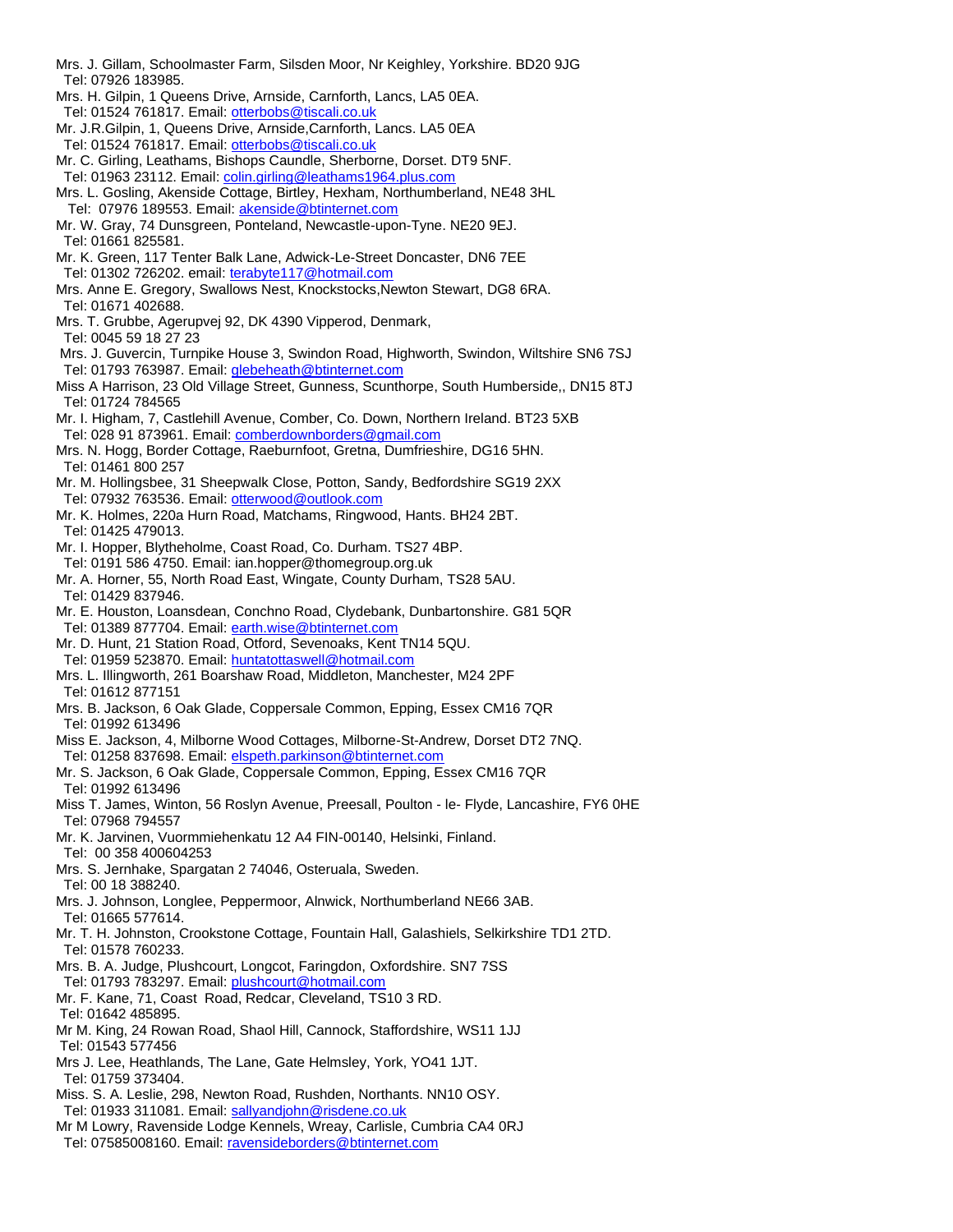- Mr. D. Maggs,15 Stuart Street, Treorchy, Rhondda, Mid. Glamorgan, CF42 6SN. Tel: 01443 777934. Mrs. J. Martin,12 Walnut Drive, Lenzie, Glasgow, G66 4BP. Tel: 0141 578 3607. Email: [joyce.martin@ntlworld.com](mailto:joyce.martin@ntlworld.com) Mr. S. A. McPherson, Rose Cottage, Rillington Fields, Scagglethorpe, Malton, N.Yorks. YO17 8EB Tel: 01944 759199. Email[: brumberhill@hotmail.co.uk](mailto:brumberhill@hotmail.co.uk) Prof. A.S. Milton, 31 Kingsburgh Gardens, East Linton, East Lothian EH40 3BJ Tel: . Email: [asm27@cam.ac.uk](mailto:asm27@cam.ac.uk) Mr. D. Mitchell, 3A Main Street, Denholm TD9 8NN Tel: 07904 336611 Mrs. W. Mooney, Rydes Hill Lodge, Aldershot Road, Guildford, GU3 3AG. Tel: 01483 235299. Email[: wendy@mooneys.co.uk](mailto:wendy@mooneys.co.uk) Mrs R. A. Naun, 80 Myrtle Avenue, Mahopac, New York 10541, U.S.A. Tel: 001 914 628 3059. Email[: ranaun@verizon.net](mailto:ranaun@verizon.net) Mrs. E. Needham, Heath Farmhouse, Warboys, Huntingdon, Cambs, PU17 2UJ Tel: 01487 822557. Mr. F. Nicholls, 16 Himley Gardens, Straits Farm, Dudley, DY3 3AS. Tel: 01902 677300. Mr M Ord, 16 Chesters Meadow, Humshaugh, Hexham, Northumberland NE48 4bf Tel: 01434 689072. Mrs. J. Parker, Box 165, Sidney, Manitoba, R0H 1L0, Canada Tel: 001 204 466 2921 Miss T Peacock. 22 Abbey Lane, Southam, Warwickshire, CV47 1HR Tel: 07427 408347 Mr. M. Phillips, Tower Cottage, Barby Road, Rugby, CV22 5QA Tel: 01788 553394 Mrs. S. Pickerin, 40 Torrington Avenue, Weeping Cross, Stafford ST17 0HZ Tel: 01785 663705. Mr. G. Pickering, Rowan House, Wakefield Road, Ackworth, WF7 7AB. Tel: 01977 614479. Mr. S. Plane, Vane Hall,Blandford Place, Seaham, Co Durham, SR7 7RX Tel: 01915 812200. Email [stuart.plane@virgin.net](mailto:stuart.plane@virgin.net) Miss. J. Price, 242 Shuttlewood Road, Bolsover, Chesterfield, Derbys, S44 6PA Tel: 01246 811086. Mrs. J. Roberts, 14 Riverside, Felton, Morpeth, Northumberland, NE65 9EA. Tel: 07800591981. Email: [fairhilljane@btinternet.com](mailto:fairhilljane@btinternet.com) Mr. D. Shields, Carlton Cottage, Deans Square, Topcliffe, Thirsk, North Yorks.YO3 3RT Tel: 01845 577764. Mr. W. Shorthose, 2, Mid Halket Cottage, Halket, by Dunlop, Ayrshire KA3 4EW. Tel: 01505 850313. Email[: s.w.shorthose@btinternet.com](mailto:s.w.shorthose@btinternet.com) Miss J. Singh, Vandamere, 73 Prince Charles Avenue, Bowburn, Co Durham, DH6 5DW Tel: 07715748057. Mrs. M. Sneddon, Newsholme, Double Banks, Freiston, Boston, Lincs. PE22 0QD. Tel: 01205 760757. Mrs. J. Stevens, 1 Woodside Cottages, Lowesmoor, Cherington, Tetbury, Gloucestershire, GL8 8SP Tel: 01285 760287. Email: [stevens.family4@btopenworld.com](mailto:stevens.family4@btopenworld.com) Mr. N. Straw, Shaolin Cottage, 4, Beechdown Park, Totnes Road, Paignton, Devon. TQ4 7PR Tel: 01803 540232. Mrs. A. Tove Strande, Ollebakken 2,3215 Sandefjord, Norway Tel: 0047 3346 1999. Mrs. J. Tuck, 2 Palmerston Road, Melton Mowbray, Leics. LE13 0SS. Tel: 01664 561752. Mr. T. Tuck, 2 Palmerston Road, Melton Mowbray, Leics. LE13 0SS. Tel: 01664 561752. Mr. C. Wallace, Windy Ridge, Langley Priory, Diseworth, Derby. DE74 2QQ. Tel: 01332 850140. Email [chris.k.wallace@outlook.com](mailto:chris.k.wallace@outlook.com) Mrs. L. Ward, 8, Eland Close, Spondon, Derbyshire. DE21 7TE Tel: 07946 743784. Email: [lyndaward@pettradesolutions.com](mailto:lyndaward@pettradesolutions.com) Mrs M Wanless Low Thorneyburn, Falstone, Hexham, Northumberland NE48 1AW 01434 240454 Email: [thorneyburn@gmail.com](mailto:thorneyburn@gmail.com) Mr. J. Watson, Gowan-Brae, Beighton-Fields, Renishaw, Nr. Sheffield. S21 3UB. Tel: 01246 433990. Dr. R. Wheatley, 15 Ochill View, St. Madoes, Glencarse, Perth. PH2 7UA. Tel: 01738 860344. Mrs. E. Weijenborg-Weggemans, Pr. Willem Alexandersingel 98. Netherlands, NL-4153 BL. Tel: 00 31 345682359. Emai[l ellyweggemans@planet.nl](mailto:ellyweggemans@planet.nl)
- Mrs. K. Wilkinson, Peel House, Edmondsley, Durham DH7 6DL.
- Tel. 01913 719405. Email: [otterkin@aol.com](mailto:otterkin@aol.com)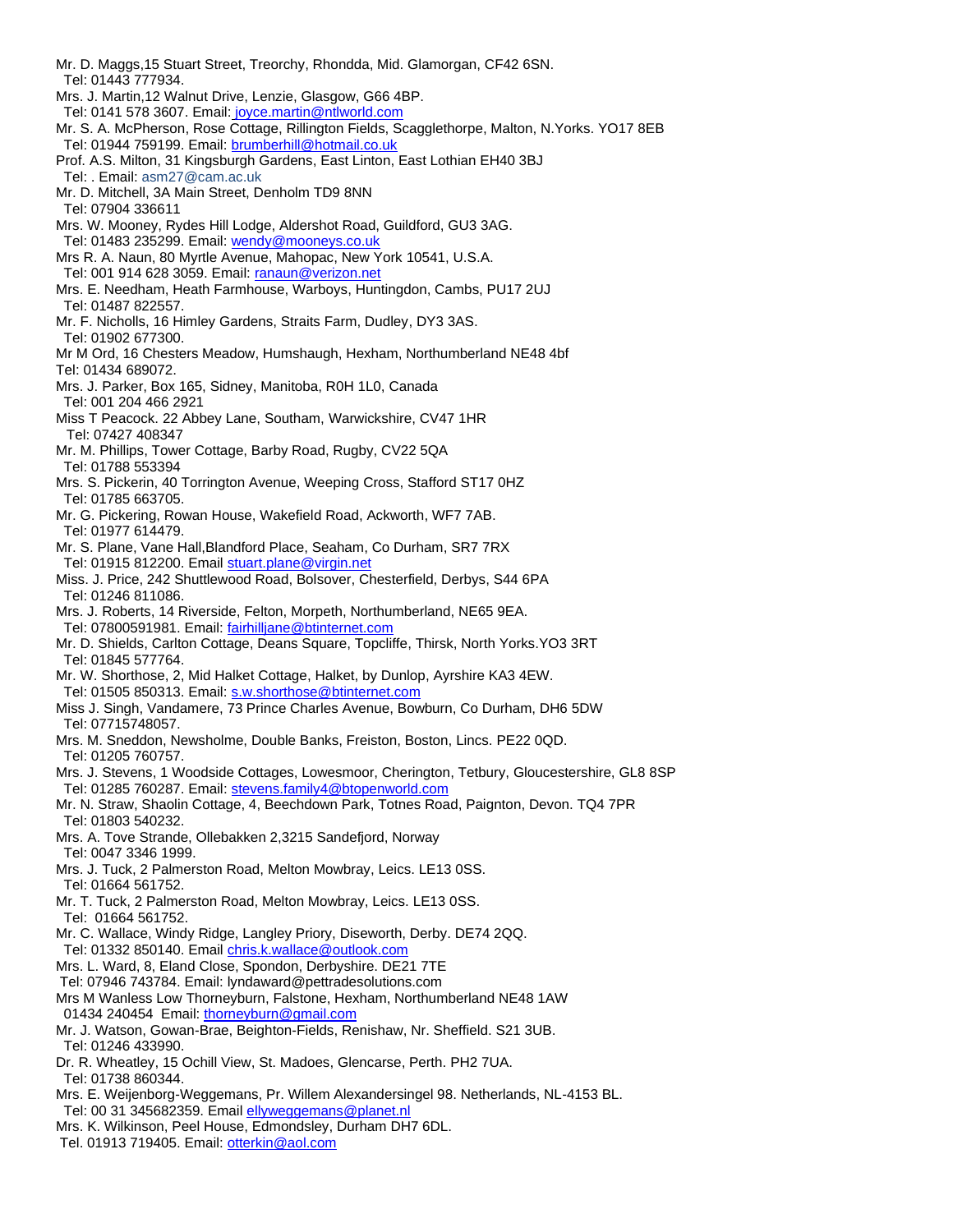- Mr. P. Wilkinson, 6, Greenwood Road, West Bromwich, B71 2AL Tel: 0121 5024115.
- Mrs. J. Willetts, 3 Longcroft, Wigginton, York. YO32 2DE.
- Tel: 01904 760987.
- Mrs. S. Williams, 1 Hall Farm Cottages, Hall Lane, Colkirk, Fakenham, Norfolk, NR21 7ND Tel: 01328 258053.email: [suhollybridge@aol.com](mailto:suhollybridge@aol.com)
- Mrs. M. Winder, 3, Park View, Culsaith, Penrith, Cumbria, CA10 1QL. Tel: 01768 88425.
- Mr. D. Winsley, 220A Hurn Road, Matchams, Ringwood, Hants BH24 2BT Tel: 01425 479013.
- Mr. B. Wright, The Other End, White Meadow Farm, Parwich, Ashbourne, Derbys. DE6 1QY Tel: 01335 390572. Email[: totherend@griffin.co.uk](mailto:totherend@griffin.co.uk)
- Mrs. L. Wright, The Other End, White Meadow Farm, Parwich, Ashbourne, Derbys. DE6 1QY Tel: 01335 390572. Email[: totherend@griffin.co.uk](mailto:totherend@griffin.co.uk)

# **A2 JUDGES LIST**

## THIS LIST IS REVISED ANNUALLY AND EXPIRES 31st December 2022

Indicates persons who fulfill, all the requirements for the A3 List and have been assessed in accordance with Kennel Club requirements and approved by the Kennel Club for inclusion on an A2 List and have the support of the Southern Border Terrier Club

## *Specialist Judge*

- \*Mrs. E. Barrett, Heald, Howbeck, Hesket Newmarket, Wigton, Cumbria, CA7 8JN [Tel: 01697](tel:01697) 478742. Email: [richardandlizheald@btinternet.com](mailto:richardandlizheald@btinternet.com)
- \*Mr. S. Golding, Fell Cottage, Plumpton, Penrith, Cumbria
- Tel: 01768 870038. Email[: beaconpike@btinternet.com](mailto:beaconpike@btinternet.com)
- \*Ms J Fawcett, 4 Wandsworth Gardens, Shap, Cumbria CA10 3PE

Tel: 07759 851197

# **A3 JUDGES LIST**

## THIS LIST IS REVISED ANNUALLY AND EXPIRES 31st December 2022

Indicates persons who the Southern Border Terrier Club would support as being suitable to award Challenge Certificates in the Breed but have not yet been approved by the Kennel Club for inclusion on the A2 List.

## **Criteria to be considered for inclusion on the A3 List**

## *Specialist Judges*

To have the support of the Club and have:

- 1 Been active in Border Terriers for a minimum of 10 years
- 2 A minimum of seven years' experience of judging the breed
- 3 Judged at least one Breed Club Show and/or two Breed Club Supported Entry Shows at each of which at least forty Border Terriers were entered and present
- 4 Judged at least the number of Border Terriers in breed classes as currently required by the Kennel Club for the stud book band allocated to the breed (Band  $E - 180$  dogs as at 1<sup>st</sup> January 2022) over an adequate geographic spread of venues
- 5 Attended at least two Border Terrier Breed Specific Seminars run in accordance with the relevant Kennel Club Code of Best Practice
- 6 Attended a Seminar given by a Kennel Club Accredited Trainer and passed the relevant examination on Kennel Club Regulations and Judging Procedures
- *7* Attended a Seminar given by a Kennel Club Accredited Trainer on Confirmation and Movement
- 8 Attended a Seminar given by a Kennel Club Accredited Trainer and passed the relevant examination on Confirmation and Movement to include "Hands On" Assessment on the points, structure and conventional measurements of the Dog
- 9 Passed an examination or assessment if applicable
- 10 Submitted an application/questionnaire if requested to do so
- 11 Undertaken to write show critiques as customarily requested by the weekly dog press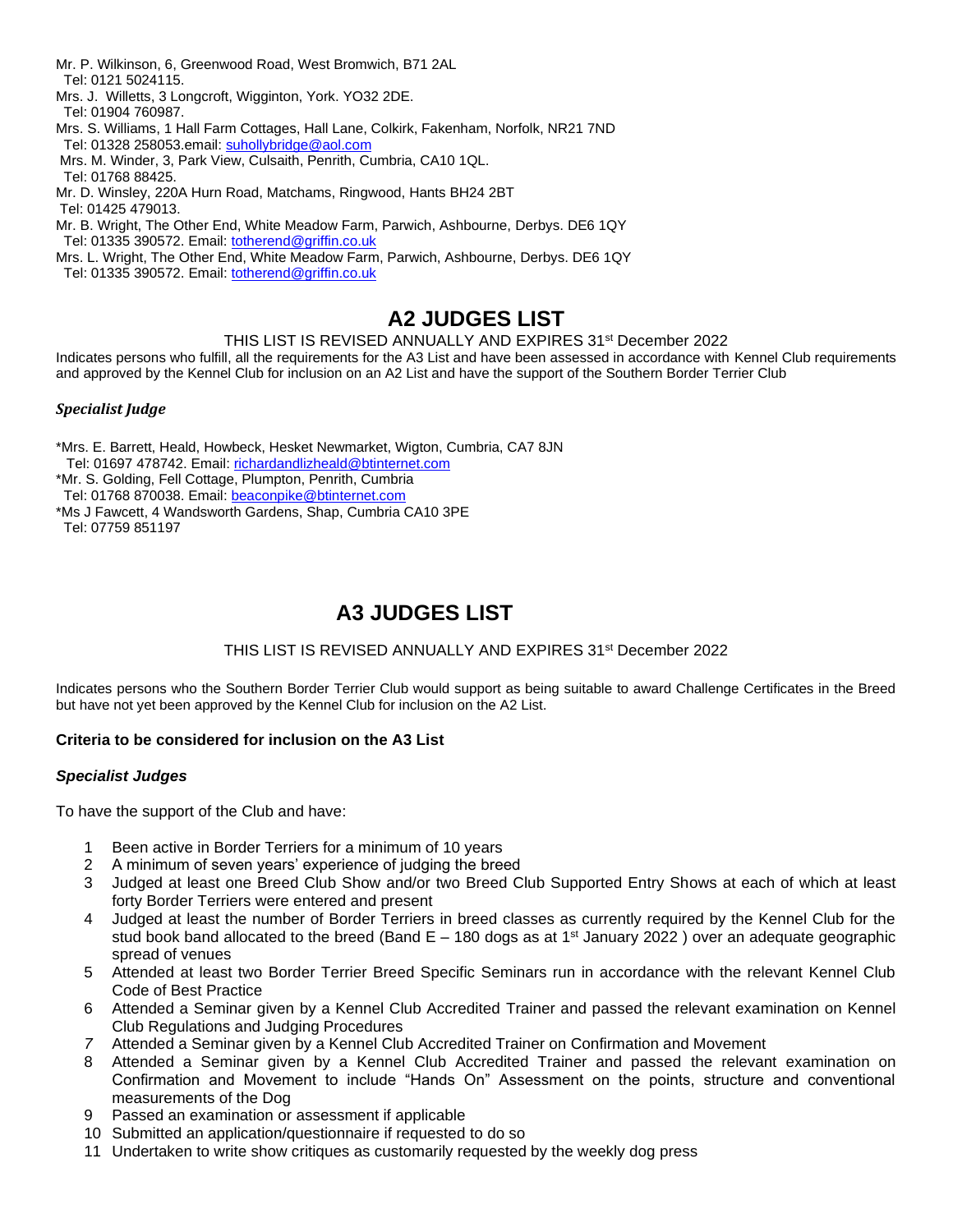- 12 Been an owner or breeder of at least three Border Terriers when these dogs obtained their first entry in the Kennel Club Stud Book (save in exceptional circumstances)
- 13 To have stewarded over a minimum of twelve Days at either Limited, Open or Championship level
- 14 In the case of Overseas judges, broadly similar criteria will apply

## *Non-Specialist Judges*

To have the support of the Club and have:

- 15 A minimum of five years' experience of judging the breed
- 16 Judged at least one Breed Club Show and/or two Breed Club Supported Entry Shows at each of which at least forty Border Terriers were entered and present. Judged at least the number of Border Terriers in breed classes as currently required by the Kennel Club for the stud book band allocated to the breed (Band E – 180 dogs as at 1<sup>st</sup> January 2022 ) over an adequate geographic spread of venues
- 17 Attended at least one Border Terrier Breed Specific Seminar run in accordance with the relevant Kennel Club Code of Best Practice
- 18 Passed a Border Terrier breed examination or assessment
- 19 Submitted an application/questionnaire if requested to do so
- 20 Undertaken to write show critiques as customarily requested by the weekly dog press
- 21 Been an owner or breeder of at least three dogs of any breed when these dogs obtained their first entry in the Kennel Club Stud Book (save in exceptional circumstances)
- 22 Been approved to award Challenge Certificates to at least one other breed and have done so on at least three occasions

## *Specialist Judges*

Ms. T. Jones, Colt Cottage, Plealey, Pontesbury, Shrewsbury, Shropshire. SY5 OXH.

- Tel: 07972 353595. Email: [otterholme@talk21.com](mailto:otterholme@talk21.com)
- Miss. R. Larner, 16, Batten Road, St. George, Bristol. BS5 8NB.
- Tel: 0117 9093128 / 07817 811095. Email [racheljones444@yahoo.com](mailto:racheljones444@yahoo.com)
- \*Mrs. G. Vaughan (nee Alpe), 15 Thorn Road, Catfield, Great Yarmouth, Norfolk, NR29 5AY

Tel: 01692 582977 / 07833 797597. Email[: gvaughan1020@gmail.com](mailto:gvaughan1020@gmail.com)

### *Non-Specialist Judges*

\*\*Mrs. H. Bakewell, 13 Hoon Road, Hatton Derbys. DE 65 5 DQ.

Tel: 01283 814876.Email: [helenbakewell@tiscali.co.uk](mailto:helenbakewell@tiscali.co.uk)

Mrs. C. E. Cartledge, Ryslip Kennels, Church Lane, Binfield, Bracknell, Berks, RG42 5NL

Tel: 01344 424144.

## **B JUDGES LIST**

## THIS LIST IS REVISED ANNUALLY AND EXPIRES 31<sup>st</sup> DECEMBER 2022

Indicates persons who have been approved by The Southern Border Terrier Club to judge the breed at Open Shows or at Championship Shows without Challenge Certificates

### **Criteria to be considered for inclusion on the B List**

### *Specialist Judges*

To have the support of the Club and have:

- 23 Been active in Border Terriers for a minimum of 5 years
- 24 A minimum of two years' experience of judging the breed
- 25 Judged at least thirty Border Terriers in breed classes
- 26 Attended at least one Seminar on the Border Terrier Breed Standard
- 27 Attended a seminar given by a Kennel Club Accredited Trainer, and passed the relevant examination on the Kennel Club Regulations and Judging Procedures
- 28 Attended a Seminar given by a Kennel Club Accredited Trainer on Confirmation and Movement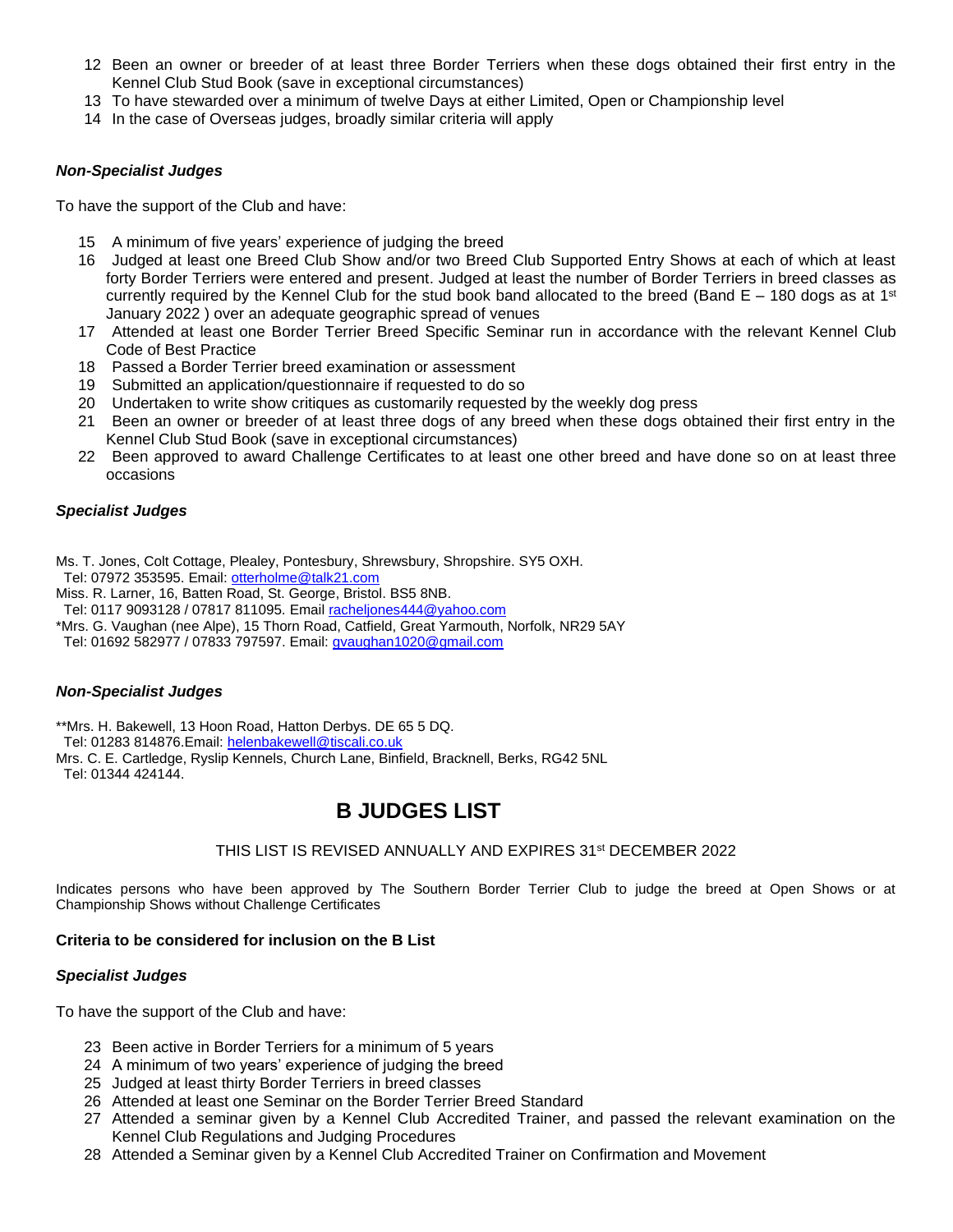- 29 Attended a Seminar given by a Kennel Club Accredited Trainer and passed the relevant examination on Confirmation and Movement to include "Hands On" Assessment on the points structure and conventional measurements of the dog
- 30 Stewarded on at least two occasions at Open or Championship level
- 31 Submitted an application/questionnaire if requested to do so
- 32 Undertaken to write show critiques as customarily requested by the weekly dog press
- 33 In the case of Overseas judges, broadly similar criteria will apply

## *Non-Specialist Judges*

To have the support of the Club and have:

- 34 A minimum of five years' experience of judging any other breed
- 35 Judged at least thirty Border Terriers in breed classes
- 36 Attended at least one Seminar on the Border Terrier Breed Standard
- 37 Been placed and currently remain on the A or B List of a breed Club for at least one other breed
- 38 Submitted an application/questionnaire if requested to do so
- 39 Undertaken to write show critiques as customarily requested by the weekly dog press

#### *Specialist Judges*

Mrs. T. Anscombe, 28 Buckland Close,Bideford, Devon, EX39 5AJ Tel: 01237 420886 / 07779 485192. Email: [orangeboxterriers@btinternet.com](mailto:orangeboxterriers@btinternet.com)

- Dr M. Armstrong, 23 Granville Drive, Hillsborough, Co Down, Northern Ireland, BT26 6DE Tel: 0289 268 2522. Email: [ericarmstrong1@btinternet.com](mailto:ericarmstrong1@btinternet.com)
- 
- Mrs V Atkinson 32 Manor Drive, Benton,Newcastle Upon Tyne NE7 7XN [Tel:07730](tel:07730) 310038
- Mrs. S. Baxter, The Borders, Byards Leap, Cranwell, Lincolnshire NG34 8EZ
- Tel: 07867422240 Email[: sulanborders@gmail.com](mailto:sulanborders@gmail.com)
- Ms. B. Belin-Bernaudin, Domaine De La Rainerie, 89130 Villiers St Benoit, France Tel +33 686 97 43 63. Email: [b.belinbernaudin@hotmail,fr](mailto:b.belinbernaudin@hotmail,fr)
- Mr. R. Brewster, 48 Hillside, Stowmarket, Suffolk, IP14 2BA
- Tel: 01449 675470 / 07585 668460. Email[: ratty66@hotmail.co.uk](mailto:ratty66@hotmail.co.uk)
- Mrs. T. Butler, 90, Douglas Road, Long Hill, Hull, HU8 9RS. Tel: 01482 811521. Email[: Labradors@ycart.karoo.co.uk](mailto:Labradors@ycart.karoo.co.uk)
- Mrs M Davies, 9 Wilberforce Road, South Anston, Sheffield, South Yorks Tel: 01909 550334 Email: *glenorchy9@gmail.com*
- Mrs. A. Duxbury, 85 Chaigley Road, Longridge, Preston, Lancashire, PR3 3TQ
- Tel: 01772 782838. Email[: ridgebow@btinternet.com](mailto:ridgebow@btinternet.com)
- Mr. K. Fraser, 90, Douglas Road, Long Hill, Hull, HU8 9RS.
- Tel: 01482 811521. Email: [kenfraser@ycart.karoo.co.uk](mailto:kenfraser@ycart.karoo.co.uk) Mrs. S. Girling, Leathams, Bishops Caundle, Sherborne, Dorset. DT9 5NF.
- Tel: 01963 23112. Email: [colin.girling@leathams1964.plus.com](mailto:colin.girling@leathams1964.plus.com)
- Mr. I. Hardman, 10 The Stray, Hall- ith- Wood, Bolton, Lancs, BL1 8UH. Tel: 01204 436224. Email: ian [\\_hardman@sky.com](mailto:_hardman@sky.com)
- Ms. J. Green, 48 Hillside, Stowmarket, Suffolk, IP14 2BA
- Tel: 07766 078444. Email[: breckgreenborders@btinternet.com](mailto:breckgreenborders@btinternet.com)
- Mrs. A. Higham, 7 Castlehill Avenue, Comber, co Down, Northern Ireland, BT23 5XB Tel: 028 91 873961. Email: jan.higham@homecall.co.uk
- Mrs. M. Holmes, 5 Main Road,Marlesford, Woodbridge, Suffolk, IP13 0AY
- Tel: 07775 675956. Email[: ho1mer1@tiscali.co.uk](mailto:ho1mer1@tiscali.co.uk)
- Ms. D. Lorraine, 36 Stanhope, Washington, Tyne & Wear, NE38 0LJ
- Tel: 01914 192094. Email[: raleniro@outlook.com](mailto:raleniro@outlook.com)
- Mrs. T. Morgan, 47 Bickford Close, Barrs Court, Bristol, BS30 8SG.
- Tel: 01179 852977. Email: [morgantina47@gmail.com](mailto:morgantina47@gmail.com)
- Miss J.North, Moorfield, Six Acre Lane, Longton, Preston PR4 4SE
- Tel: 07877 322325 Email: gfmoorfield@aol.com
- Mrs. C. Richardson, 2 Brickyard Cottages, Bawtry Road, Selby, North Yorkshire, YO8 8NB Tel: 01757 705650 / 07988 762696. Email[: carolynjane1965@aol.com](mailto:carolynjane1965@aol.com)
- Mr. G. Richardson, 2 Brickyard Cottages, Bawtry Road, Selby, North Yorkshire, YO8 8NB Tel: 01757 705650. Email[: ketchy1965@aol.com](mailto:ketchy1965@aol.com)
- Mrs. C. Sansom, Bulleigh Barton Farm, Ipplepen, Newton Abbott, Devon, TQ12 5UA Tel: 07712 559213. Email[: claresansom@icloud.com](mailto:claresansom@icloud.com)
- Ms. A. Speake. Sunnybank Farm, Halfway House, Shrewsbury, SY5 9EG
- Tel: 01743 884338 / 07779944168. Email: [cedarhillstargazer@gmail.com](mailto:cedarhillstargazer@gmail.com)
- Mr. J. Thomas, 5 Arbour Drive, Thurcroft, Rotherham, South Yorkshire, S66 9DU Tel: 01709 545071. Email[: blaisdonborderterriers@hotmail.co.uk](mailto:blaisdonborderterriers@hotmail.co.uk)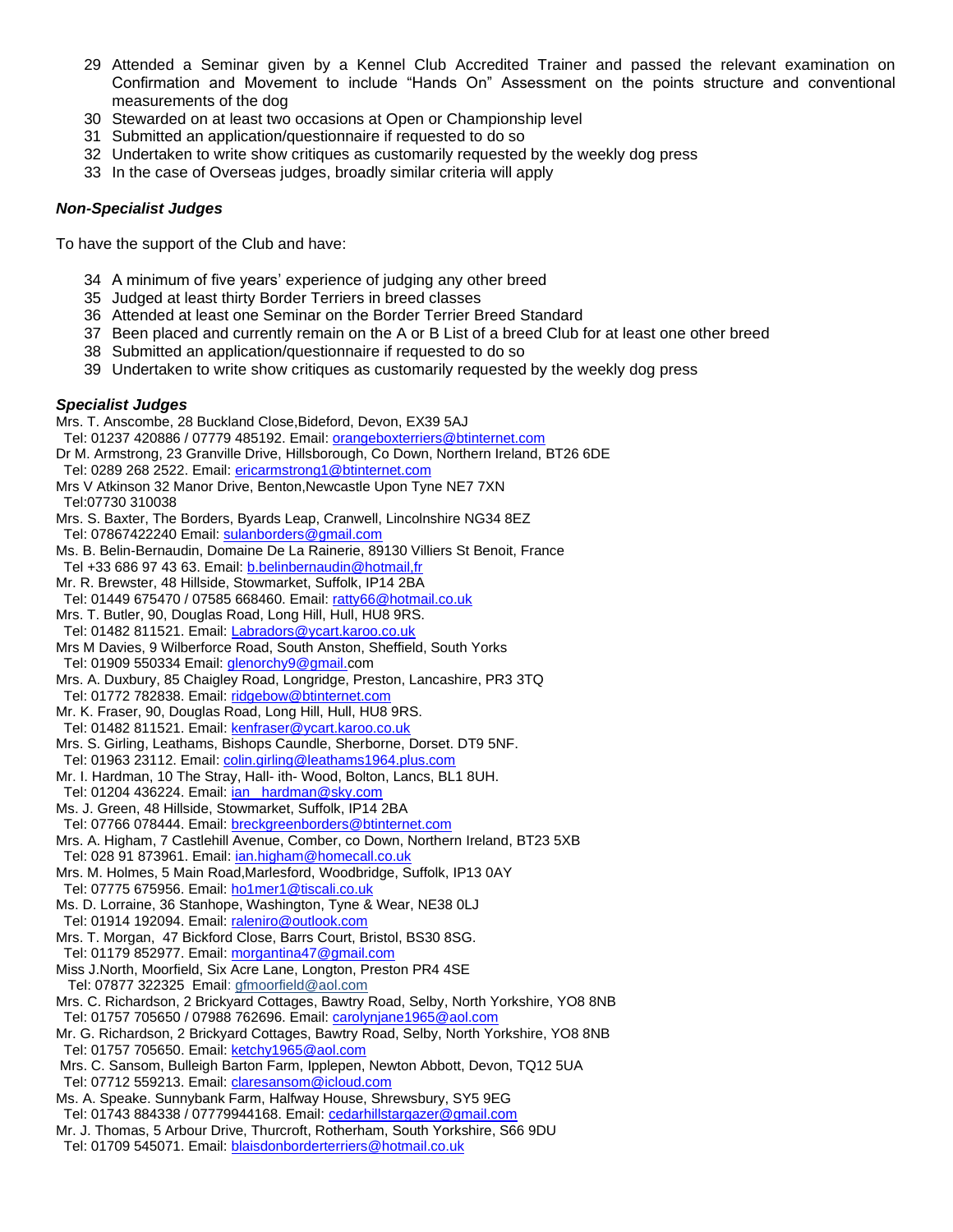Mr. J. Todd, 11 Thornhope Close, Washington, Tyne & Wear, NE38 8DU Tel: 01914 162298. Email[: roxess@btinternet.com](mailto:roxess@btinternet.com) Miss. C. Tutin, 9, Ascot Court, Leeholme, Bishops Auckland, Co. Durham. DL14 8GA. Tel: 01388 602845. Email[: tutinc@tiscali.co.uk](mailto:tutinc@tiscali.co.uk) Mr. R. Wright, 5 Saxifrage Drive, Stone, Staffordshire, ST15 8XY

Tel: 01785 815744 / 07557150527. Email: [richard.wright@adey.com](mailto:richard.wright@adey.com) 

#### *Non-Specialist Judges*

Mr. T. Allcock, 8 Girvan Grove, Royal Lemington Spa, Warwickshire, CV32 7TH Tel: 07768 164454 / 01926 739819. Email[: tony@bowlsengland.com](mailto:tony@bowlsengland.com) Mr. K Baldwin, The Meadows, Gerrards Lane, Halewood, Liverpool, L26 4XA Tel: 0151 498 4006. Email: [k9nightstorm@btinternet.com](mailto:k9nightstorm@btinternet.com) Mr. T. Ball, 3 Post Office Lane, Witherley, Atherstone, Warwickshire, CV9 3LW Tel: 01827 712048. Email[: tim\\_kaitak@sky.com](mailto:tim_kaitak@sky.com) Mr. J. Barney, Parton Farm, Buttermilk Lane, Churchdown, Gloucester, GL3 2JA Tel: 01452 712107 email: [julien.barney@talk21.com](mailto:julien.barney@talk21.com) \*Mr. R. Blackley, Vaevictis, 54, Victoria Road, Tuebrook, Liverpool. L13 8AW. Tel: 0151 226 3801. Email: [vaevictisterrier@hotmail.com](mailto:vaevictisterrier@hotmail.com) Ms. N. Ellis, 121 Parkside, Darlington, DL1 5TA Tel: 01325 380882. Email[: norma@normbar.co.uk](mailto:norma@normbar.co.uk) Mrs J Eyeington, Greys Farm, Horseley Fen, Chatteris, Cambridgeshire PE16 6XA Tel 01354 693358/07796 530667 Email[. jane@meadowdale.co.uk](mailto:jane@meadowdale.co.uk) Miss N. Foster, Fairfield, Flete Road, Margate, Kent, CT9 4LP Tel: 01843 823392. Email[: thozow@hotmail.co.uk](mailto:thozow@hotmail.co.uk) Mrs. J. Lilley, Pollards, Furzen Lane, Rudgwick, Horsham, Sussex, RH12 3AR Tel: 01403 822222. Mr. J.R. Mann, High Goosepool Farm, Middleton-St-George, Darlington, Co. Durham, DL2 1TQ Tel: 01325 333948. Email[: valger101@yahoo.co.uk](mailto:valger101@yahoo.co.uk) Mrs V Mann, High Goosepool Farm, Middleton-St-George, Darlington, Co. Durham, DL2 1TQ Tel: 01325 333948/ 07484072642 Mr. T. Mather, 70 Higher Road, Liverpool, L26 1 TD Tel: 0151 486 3570. Email: [barklots@btinternet.com](mailto:barklots@btinternet.com) Mrs. J. Miller, Peach Tree Cottage, Watling Street, Wibtoft, Claybrooke Parva, Lutterworth, LE17 5BE Tel: 01455 220330. Email: feorlig@sky.com Mrs. J. Peak, Marcliffe Kennels, Marsh Road, Banks, Southport, Merseyside, PR9 8DZ [Tel: 01772](tel:01772) 813232. Email: [jill@bayardbeagles.co.uk](mailto:jill@bayardbeagles.co.uk) Mr. D. Pearson, 15 Springvale Terrace, Middlesbrough, TS5 4LU Tel: 01642 814288. Email[: darrenpearson2011@live.co.uk](mailto:darrenpearson2011@live.co.uk) \*Mr. C. Powell, 232, Kent Road, Woods Estate, Wednesbury, WS10 0SF. Tel: 0121 5024052. Email[: colin@bowtman.co.uk](mailto:colin@bowtman.co.uk) Mr. M. Smith, Keepers Cottage,Waggon Lane, Bretby, Burton on Trent, DE15 0QF. Tel: 079622 54226. Email[: alncroftprt@gmail.com](mailto:alncroftprt@gmail.com) Ms. F. Snook, Moorledge Farm, Moorledge Lane, Chew Magna, Bristol, Somerset, BS40 8TL Tel: 01275 332652 / 07894 009231 Mrs. G. Thomas, The Orchard, Tye Lane, Walberton, West Sussex, BN18 0PS Tel: 01243 558842. Email[: gillwsthomas32@gmail.com](mailto:gillwsthomas32@gmail.com) Mrs. S. Thomson, The Old Forge, Fivehead, Taunton, Somerset, TA3 6PT. Tel: 01460 281528. Email[: ashgatewesties@btinternet.com](mailto:ashgatewesties@btinternet.com) Mr. T. West, 59 Mill Hill Avenue, Pontefract WF8 4JH Email[: thomas@tomlyndon.co.uk](mailto:thomas@tomlyndon.co.uk) Mrs. S. Wilson, Venn Bungalow, Quethiock, Liskeard, Cornwall, PL14 3SL Tel: 07811 452809. Email[: sue@olderhill.co.uk](mailto:sue@olderhill.co.uk) In accordance with the Kennel Club<sup>1</sup>s recommendation that **CHAMPIONSHIP SHOW** 

**TERRIER GROUP JUDGES** be considered for inclusion on the Club's B List the following persons have been approved by the Southern Border Terrier Club. .

Mr. G. Flyckt-Pedersen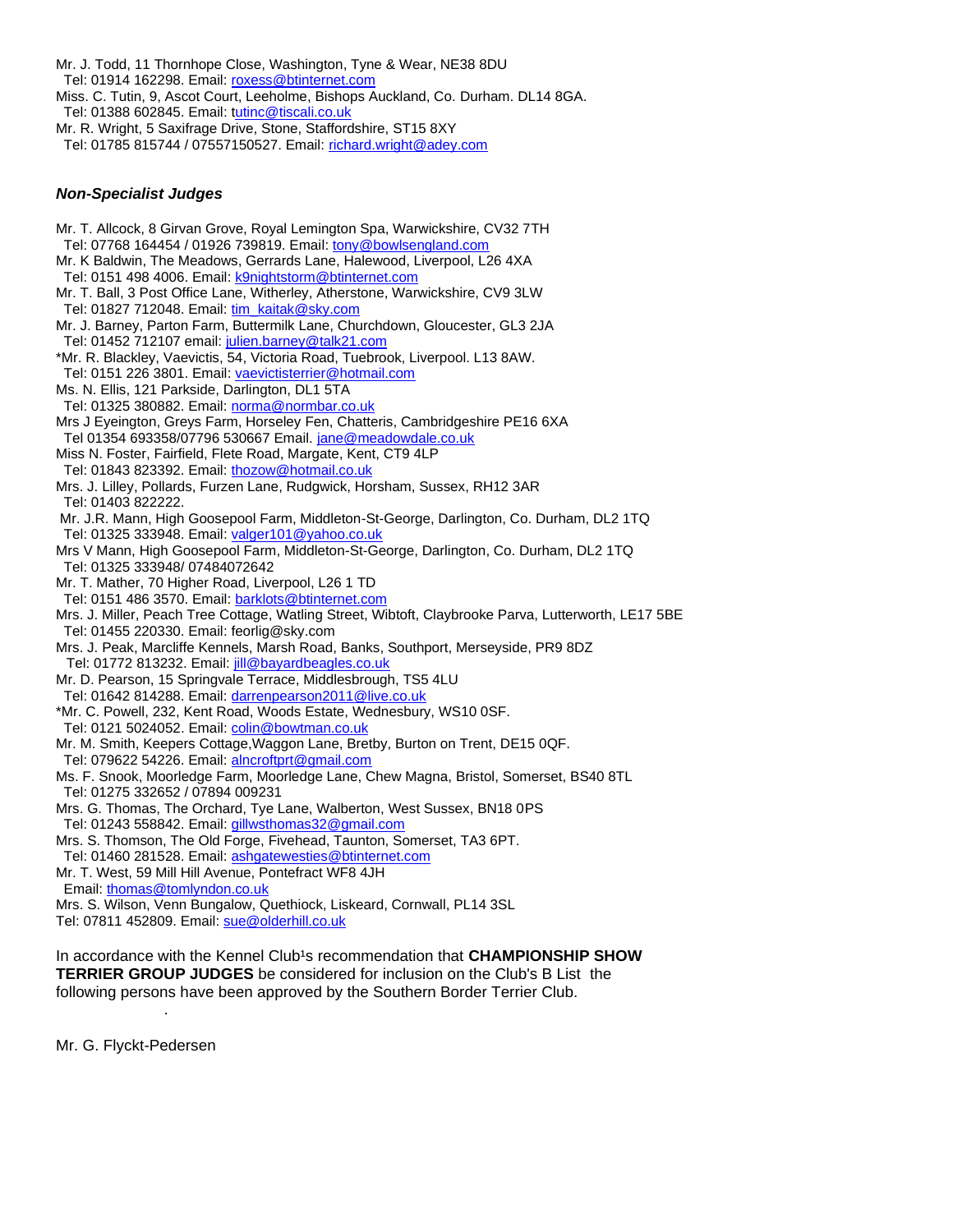# **C JUDGES LIST**

## THIS LIST IS REVISED ANNUALLY AND EXPIRES ON THE 31st DECEMBER 2021

Persons included on the C List are aspirant judges who do not fall into any of the previous categories and who have completed the Club<sup>1</sup>s approved questionnaire.

### **REVISION OF THE SOUTHERN BORDER TERRIER CLUB JUDGES C LIST CRITERIA 2021**

Following receipt of the KC Press Announcement dated  $24<sup>th</sup>$  February 2020 and in particular the  $3<sup>rd</sup>$  paragraph which advises:

"From 1st January 2021 no-one can judge unless they meet the Judges Education Program (previously Judges Competency Framework) Level 1 Requirements"

Combining our current C list criteria and the Judges Education Program Level 1 requirements, the new C list criteria will be applied when reviewing judges' questionnaires in preparation of our 2022 judge's lists:

#### **Criteria**

#### Specialist Judges

To have the support of the club and have:

- Been active in Border Terriers for at least 5 years
- Attended a Requirements of a Dog Show Judge seminar (but not mandatory to take and pass examination)
- Attend a Conformation and Movement Seminar
- Completed a minimum of 2 stewarding appointments
- Submitted an application/questionnaire if requested to do so.
- Undertaken to write show critiques as customarily requested by the weekly dog press

#### Non – Specialist Judges

To have the support of the club and have:

- A minimum of 5 years of judging any other breed
- Been placed and currently remain on the A,B or C list of a breed club for at least 1 other breed
- Attended a Requirements of a Dog Show Judge seminar (but not mandatory to take and pass examination)
- Attended a Conformation and Movement Seminar
- Completed a minimum of 2 stewarding appointments
- Judges at least 12 Border Terriers in breed classes
- Submitted an application/questionnaire if requested to do so.
- Undertaken to write show critiques as customarily requested by the weekly dog press

Judges on the C list are eligible to judge 3 classes (4 if one is a puppy class) for our breed at Limited and Open Shows

#### *Specialist Judges*

Mr M Atkinson 32 Manor Drive, Benton,Newcastle Upon Tyne NE7 7XN [Tel:07777](tel:07777) 627973

- Mr. P. Cheeseman 15 Oxford Road, Little Lever, Bolton, Lancs. BL3 1DY Tel: 07796 596405. Email: [bromscarbts@ntlworld.com](mailto:bromscarbts@ntlworld.com)
- Miss A. Dixon, 15 Sandringham Road, Crook, Durham, DL15 9DH Tel: 07789 628986. Email[: mini\\_merrell@hotmail.com](mailto:mini_merrell@hotmail.com)
- Ms. V. Docwra, 8 Highfield Way, Coltishall, Norwich, Norfolk, NR12 7HY
- Tel: 01603 738264 / 07715 398238. Email: [vickidocwra@tiscali.co.uk](mailto:vickidocwra@tiscali.co.uk)